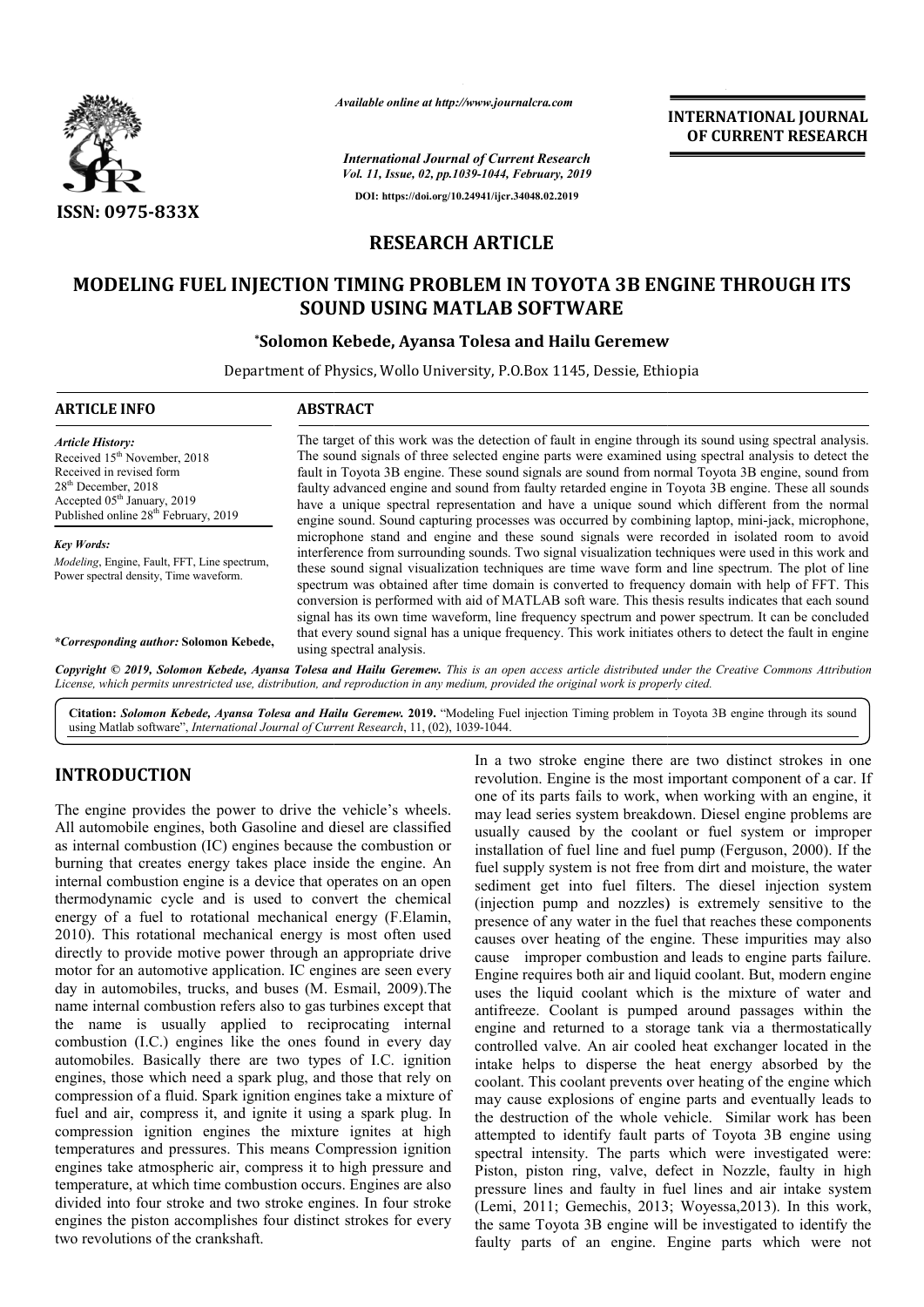considered in the previous studies such as (improper injection timing and insufficient coolant amount) will be considered using the spectral analysis. This method may be presented to the garage technician in the form that is easy to understand and used to assist the identification of the affected engine parts. The spectral representations of the sound produced by affected engine parts are highly essential to monitor the status of engine condition through sound signal processing from sound signals sampled and converted to discrete signal (Atta way, 2009; McLaughlin, 2009). Fourier transform is the most powerful tool in signal processing. Discrete Fourier transforms (DFT) and the fast Fourier transform (FFT) are among the most important tools in signal processing. The FFT is a type of Fourier transform designed for arrays of data, especially for computer analysis of sound waves in relatively short time than DFT. The DFT is commonly applied to implement linear filtering, spectral analysis and correlation analysis (Stein and shakarchi, 2003). This study is to develop the sound based technique to detect the damaged parts of engine which is not functional. It can be done by detecting unusual sound produced due to engine parts failure and analyzing the sound produced due to the failure of selected engine parts and relate this sound with the type of damage.

#### **MATERIALS AND METHODS**

*The Study Design:* This study was conducted in the Agro-Technical and Technology College located in Harar. It is a private college which has many departments under automotive stream. The reason why this college was chosen for this study was that it has its own engine on which the students perform practical learning. The engine used this study was seventeen years old. This study was designed on the detection of the Fault in engine parts through its sound (spectral analysis). The materials required in this study include: Toyota 3B Engine, Computer, Microphone, Microphone stand and Mini-jack.

*Equipment Set-up:* Sound capturing process took places after arranging the stated equipment above in the following arrangement. First the Mini-jack inserted into the laptop and this Mini-jack was connected to the microphone placed on the microphone stand nearer to the engine at the fixed position. In such arrangement, the sound was taken from the normal and the fault parts of engine.

*Sound Capturing:* The sound signals from the Toyota 3B engine were captured by using simple microphone placed in front of the engine head. The process of recording sound from the failed engine part was performed by deliberately inducing faults in the engine parts (improper injection timing and insufficient coolant amount). In the first part, normal part was replaced with the defective part. The sound capturing process was conducted in the sequences replacing one after the other. First the sound of normal engine was recorded and then the sound of failed engine parts recorded. This is useful because of the sound recorded from the failed engine parts were compared with the sound recorded from the failed engine parts. The sampling data was done in the power 2 and this because the developed MATLAB code for fft is sampled at a power of 2. For this reason, the researcher chose  $131072(2^{\wedge}17)$  samples at a sample frequency of 44100Hz. The sample frequency is the number of sample per second during sound recording process and the time taken to record this sound data length is obtained as follows.

#### Ts=Ns/Fs=131072/44100=2.9722sec.

Sound signal analysis process using MATLAB software is shown in figure below



**Figure 1. Sound signal extraction process**

#### **RESULTS AND DISCUSSION**

In this study three different sounds were captured into computer and analyzed by the help of MATLAB software. Those recorded sounds data were analyzed by visualization techniques listed below

*Sound Recorded From Normal Toyota 3B Diesel Engine:*  Sound recorded from normal Toyota 3B engine was analyzed by spectral analyzer techniques illustrated as follows.

*Time wave form of sound recorded from normal Toyota 3B engine:* Representation of time wave form of the sound from normal Toyota 3B engine is important even though its gives little information about signal. The MALAB code is used to read the recorded sound from normal engine and the plot amplitude versus time is given below.

Figure 3.1 below shows the plot of amplitude versus time of the filtered and unfiltered sound signal from normal Toyota 3B engine. As it can be seen from the figure most information was hidden since the graph is so overcrowded. But, the difference between filtered and unfiltered sound signal was clearly visible. This shows the representation of time wave form is very important to differentiate different types of signal. This means each signal has its own time wave form representation.

*Frequency analysis of sound recorded from normal Toyota 3B engine:* Frequency analysis is the most important tool used in sound signal analysis, which converts a time function to frequency function. The conversion from time to frequency spectrum can be performed by implementation of FFT. In this case, the information hidden in time wave is clearly visible and one can obtain the needed information from the amplitude versus frequency plot. The MATLAB code performs this plot and the plot of line spectrum is given as follows. The below figures, figures 3.2; are the graphs of amplitude versus frequency. As it can be seen from the above figure the maximum magnitude of amplitude of the filtered sound signal was 186.3310db and this maximum magnitude of amplitude was obtained at the dominant frequency of the sound signal value of 150Hz. This frequency is exactly similar with what Lemi, Woyessa and Gemechis were obtained in their thesis result. The above figure 3.2(a), for unfiltered sound signal, the maximum magnitude of amplitude was 240.17998db at the frequency of 179.5800Hz. These values were calculated with the aid of MATLAB software. The filtered sound signal has lower frequency than unfiltered sound signal. This is because when unfiltered sound signal was passed through filtering the frequency was decreased.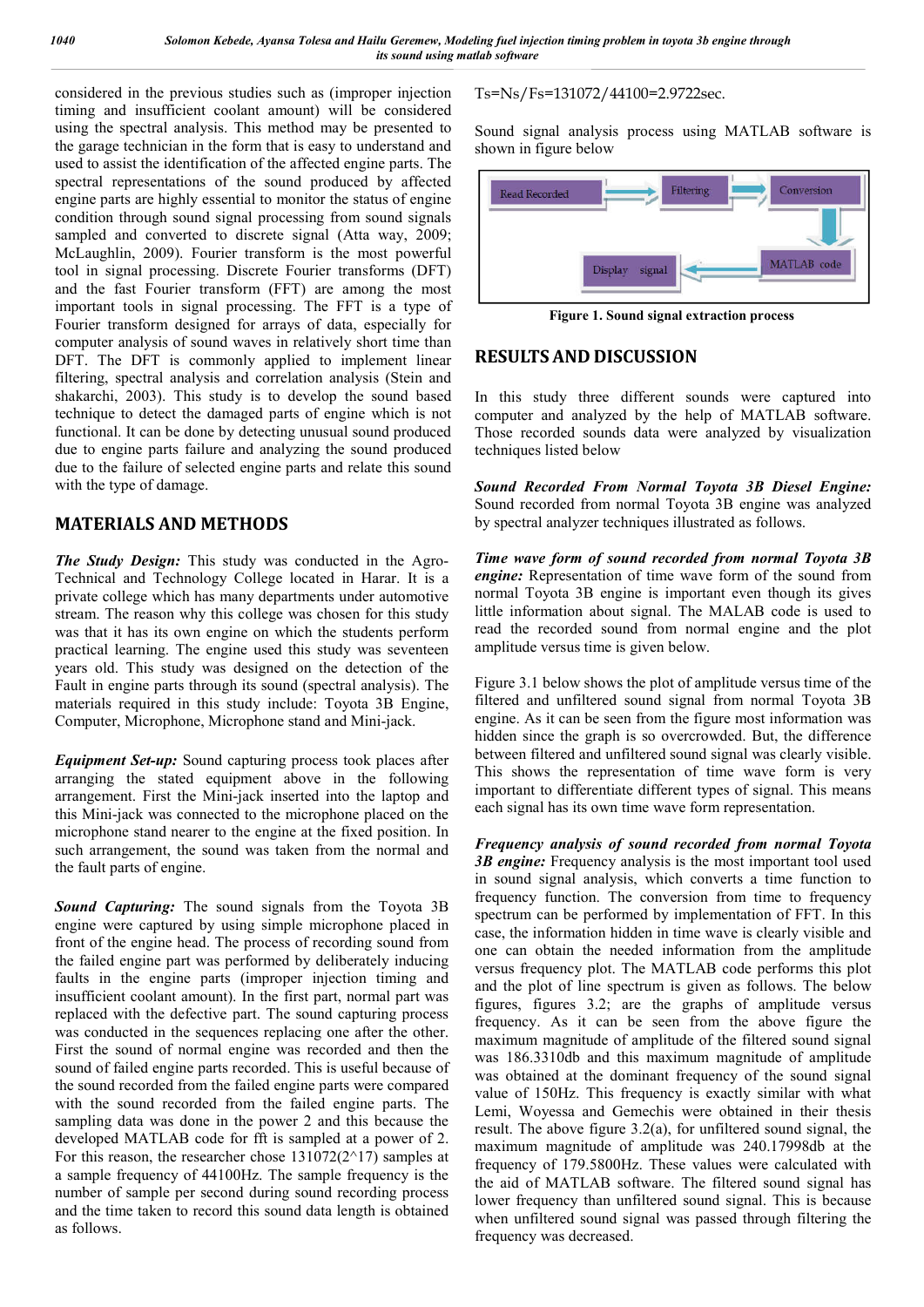

**Figure 3.1. Time wave form of unfiltered and filtered sound signals from normal Toyota 3B engine**



**Figure 3.2. Line spectrum of unfiltered and filtered sound signals from normal Toyota 3B engine**

*Improper Injection Timing in Toyota3B Engine:* The engine's injection pump is very important in it to deliver fuel to combustion chamber at a correct time. If the injection pump fails to work properly, the fuel is not injects into the combustion chamber at the right time and it decreases performances of the engine.

*Time wave form of sound from faulty advanced Toyota 3B engine:* Injection pump can be advanced or retarded. If injection pump is toward the cylinder head or gear the pumping speed is advanced and it causes the nozzle sprays the fuel before the valve is opened. Due to this effect the Toyota3B engine produce unusually sound which is different from the normal sound produced by engine. This sound was recorded from the Toyota 3B engine and analyzed by signal analyzer with help of MATLAB software signal visualization techniques. The MATLAB code was used to plot these techniques which filter sound signal and unfiltered sound signal. The above two graphs are plotted time wave form of normal engine. Figure 3.3(a) shows the graph of time wave form of filtered sound signal from normal engine and the graph of 3.3(b) shows the time wave form of unfiltered sound signal from normal engine. The difference between the above two graph was clearly visible. This implies that every sound signal has its own time wave representation.

*Line spectrum of sound signal from faulty advanced Toyota 3B engine:* The line spectrum of the sound signal from faulty advanced Toyota 3B was obtained from the sound engine produced when the injection pump was towards the gear. The role of line spectrum was to extract the information hidden in time wave form of sound from faulty advanced engine. In this case low pass filter was used to filter out the noise added to the signal and the signal conveys the necessary information clearly since the line spectrum shows the particular frequency of signal. This particular frequency is called dominant frequency of signal. The MATLAB code plots this frequency and the plot of unfiltered and filtered sound signal are given blow. The below two figures, figure 3.4(a) and figure 3.4(b) are the plot of amplitude of sound signal versus frequency. Figure 3.4 (a) is the plot of filtered sound signal from Toyota 3B faulty advanced engine and figure 3.4(b) is the plot of unfiltered sound signal from Toyota 3B faulty advanced engine. From the above figure the maximum amplitude of filtered sound signal from faulty advanced engine is 222.6425db and this maximum magnitude of amplitude is obtained at a frequency of 137.50 Hz. For unfiltered sound signal from faulty advanced engine, the graph shows that the maximum magnitude of amplitude is 142.70907db and this amplitude is obtained at a frequency of 192.6400Hz. This value is obtained using MATLAB software. If the above two results were compared, the frequency of unfiltered sound signal was greater than the frequency of filtered sound signal. This implies that when unfiltered sound signal was passed through filtering its frequency was decreased.

*Line spectrum of sound signal from faulty advanced and normal engine:* The line spectrum of sound from faulty advanced and normal Toyota 3B engine in one plot was used to compare the frequencies of sound signals from faulty advanced and normal Toyota 3B engine. The MATLAB code which plots this sound signal and the plot is given below. The below plot shows the line spectrum of sound from faulty advanced and normal Toyota 3B engine. This plot illustrates the difference between frequency of faulty advanced and normal Toyota 3B engine.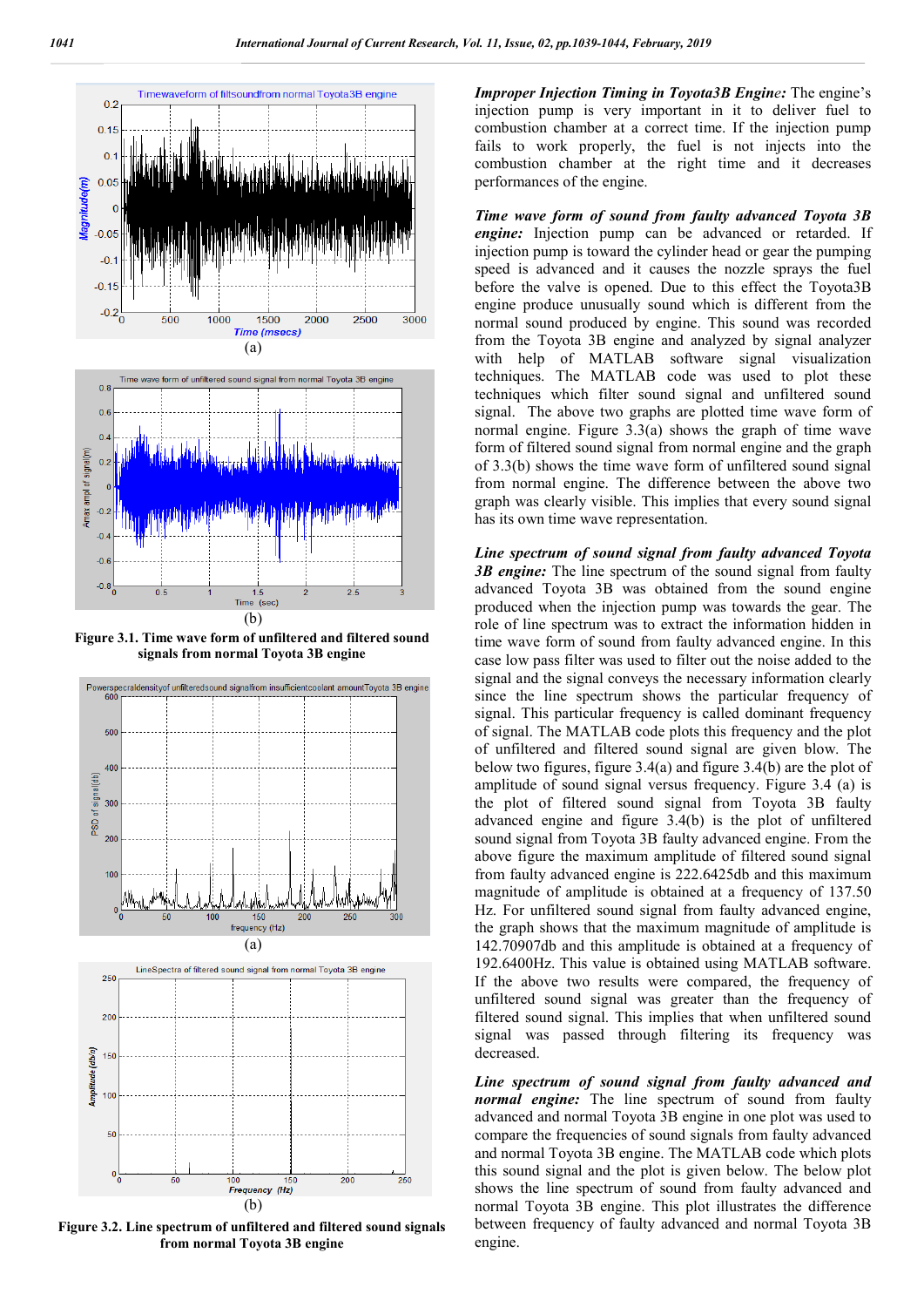

**Figure 3.4. Line spectrum of filtered and unfiltered sound signals from faulty advanced Toyota 3B engine**



**Figure 3.5. Line spectrum of sound signal from faulty advanced and normal Toyota 3B engine**

The maximum magnitude of amplitude for the sound signal from normal Toyota 3B engine was 188.3310db at a frequency of 150Hz and the maximum magnitudes of amplitude of sound signal from faulty advanced engine was 222.6425db at the dominant frequency of 137.50Hz.

**Sound Signal Recorded From Faulty Retarded Toyota 3B Engine:** Faulty retarded Toyota 3B engine was occurred when the injection pump is away from the gear of engine. If the injection pump speed is retarded, the fuel is not correct sprayed into .the combustion chamber at the right time. This means fuel spray is delayed. Then, since the fuel spray is delayed, the engine produces unusually sound which is different from the normal sound of engine produces. This sound was recorded and analyzed by signal visualization techniques blow.



(b)

**Figure 3.6. Time wave form of filtered and unfiltered sound signals from faulty retarded Toyota 3B engine. The above graphs, figure 3.6 (a) and figure 3.6(b) are the plots of amplitude versus time. From these graphs one cannot obtain the necessary information since the graphs are so overcrowded and also the differences between the two graphs were clearly known**



**Figure 3.7. Line spectrum of unfiltered and filtered sound signals from faulty retarded Toyota 3B engine**

**Time wave form of sound signal from faulty retarded Toyota 3B engine:** Time wave form of sound signal from faulty retarded Toyota 3B engine was acquired when the injection pump is away from the gear. This sound signal is plotted with the help of MATLAB code and the MATLAB code plot this sound signal and the plot of unfiltered and filtered sound signal are given blow.

**Line spectrum of sound signal from faulty retarded Toyota 3B engine:** Line spectrum conveys clear information than the time wave form. In this case the dominant frequency of the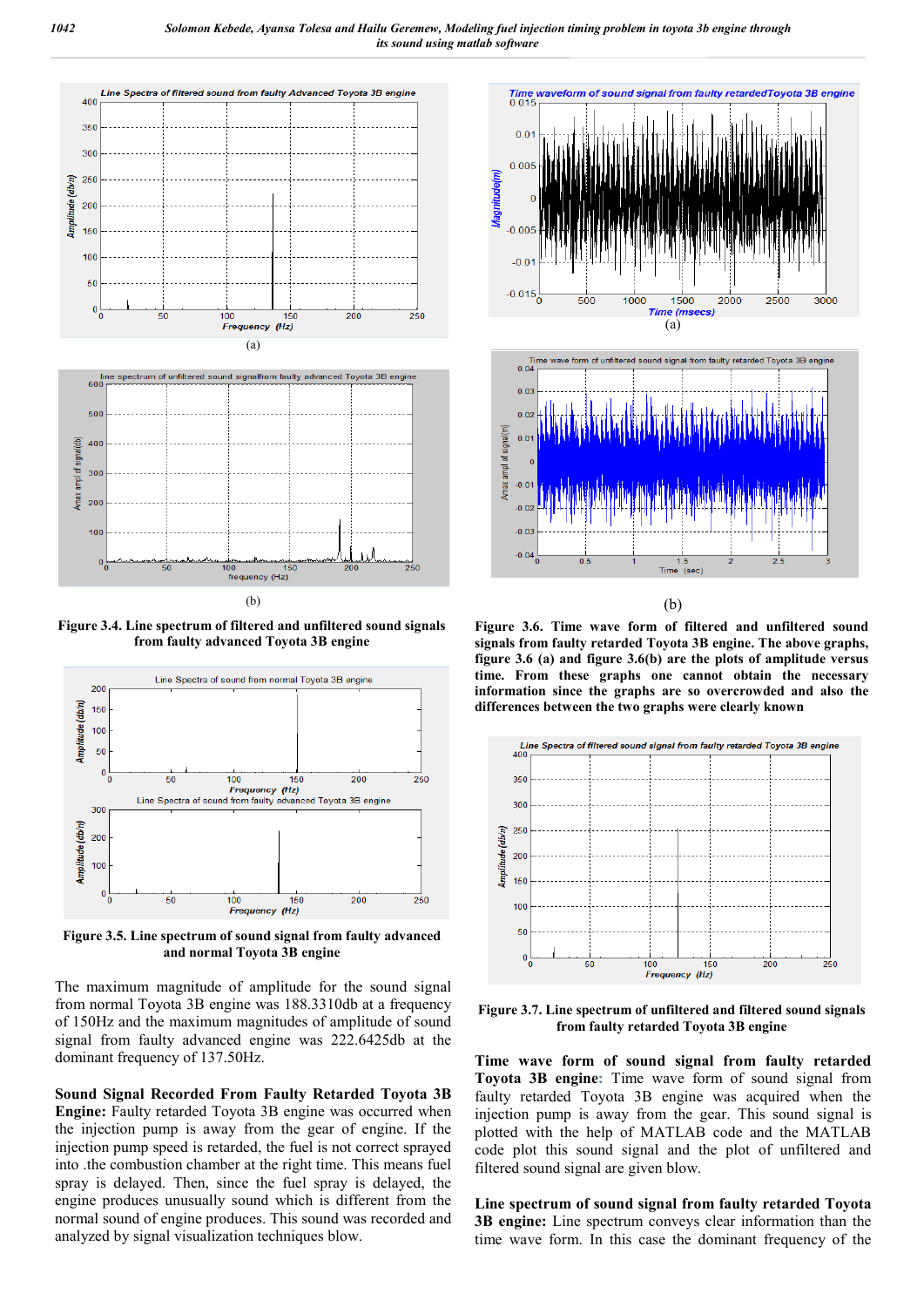sound signal is clearly known so that one can know where dominant frequency of signal is. This frequency is obtained after transforming time domain to frequency by using fast Fourier transform. This transformation was implemented by MATLAB software and the MATLAB codes which plot this line spectrum and the plot of both unfiltered and filtered sound signal are given as follows. Figure 3.7.Line spectrum of unfiltered and filtered sound signals from faulty retarded Toyota 3B engine.



**Figure 3.8. Line spectrum of filtered sound signal from faulty retarded and normal Toyota 3B engine**

The above two figures show the line spectrum of faulty retarded 3B Toyota engine. The figure 3.7 has maximum magnitude of amplitude of value of 254.8570 db at the frequency of 125.72 Hz. This frequency is the frequency of filtered sound signal from faulty retarded Toyota 3B engine..

**Line spectrum of sound signals from faulty retarded and normal Toyota 3B engine:** It is known that the line spectrum of a sound signal is characterized by its frequency and amplitudes.

The amplitude and frequency of the sound signal from faulty retarded and normal Toyota 3B engine is given in one plot. The plot of Line spectrum from faulty retarded and normal Toyota 3B engines is given in one plot as follows. As it can be seen from the above figure, the dominant of frequency sound signal from normal Toyota 3B engine is 150Hz and this frequency shows up the maximum magnitude of amplitudes is 188.3310db. For that of sound from faulty retarded the maximum magnitude of amplitude is254.8570db at a frequency of 125.72Hz. Therefore, one can understand the difference between sound signal from faulty retarded and normal engine.

**Validation of Results:** To check validity of result, three sounds were recorded in the absences of researcher for each sound recorded from Toyota 3B engine and these recorded sounds was deliberately hidden from the researcher. This because of avoiding personal bias to the result and it was known to the engine technician at Agro- technical and Technology College. These results were compared with the results researcher obtained in the work. The line spectrum of figure above (a, b and c) are the sound signal recorded by technicians from normal engine. These plots are similar with the line spectrum of the researcher obtained in figure above (d). All of them have the similar maximum magnitude of amplitude at exactly the same frequency. Therefore, they are the sound from the normal Toyota 3B engine.



**Figure 4.9. Line spectrum of sound signals from normal Toyota 3B engine**

(d)

100 Frequency (Hz)  $200$ 

 $251$